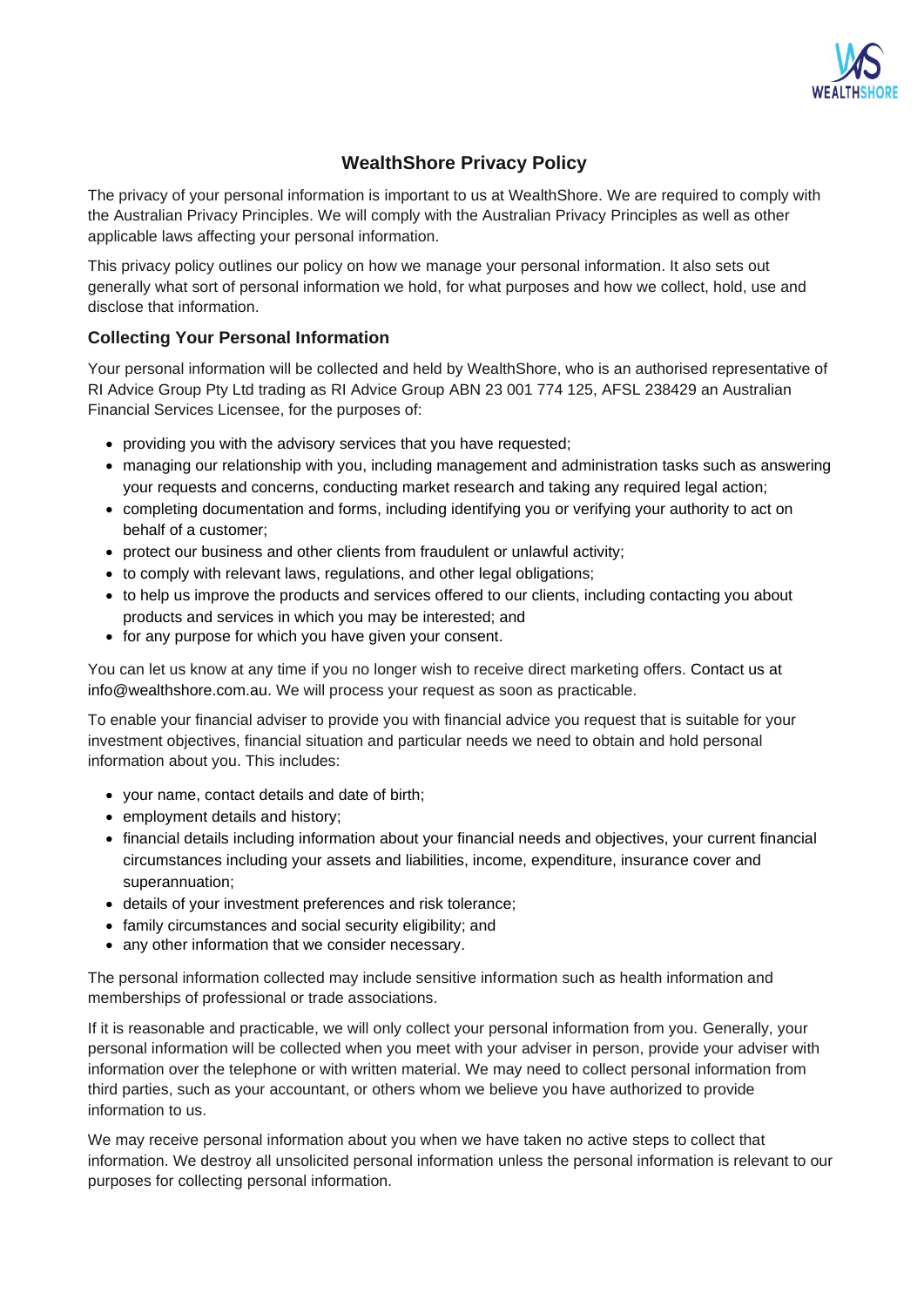

#### **How Your Personal Information is Held**

Your personal information is generally held in client files or a computer database. Your personal information may also be held in a secure archiving facility.

We take reasonable steps to ensure that the personal information that we hold is protected from misuse and loss and from unauthorised access, modification and disclosure. Some of the measures that we have adopted are having facilities for the secure storage of personal information, having secure offices and access controls for our computer systems.

We will also take reasonable steps to destroy or permanently de-identify personal information that we no longer need for any purpose for which it may be used or disclosed under the Australian Privacy Principles.

#### **Using and Disclosing Your Personal Information**

Your personal information may be disclosed for purposes related to the provision of the financial advice you have requested. The types of service providers that may be provided with your personal information are:

- other financial advisers and organisations involved in providing the financial advice you have requested (which may include ongoing service) such as fund managers who assist us in providing financial advice and paraplanners;
- insurance providers, superannuation trustees and product issuers in connection with the provision to you of the financial advice you have requested;
- organisations that assist in operating a financial planning business such as those that provide administrative, financial, accounting, insurance, research, legal, computer or other business services;
- your representatives or service providers such as your accountant, solicitor, tax agent, stockbroker or bank;
- organisations involved in a business restructure or a transfer of all or part of the assets of our business or the due diligence procedures prior to any such sale or transfer;
- government authorities and other organisations when required by law; and
- organisations that you have consented to your personal information being disclosed to.

In addition to the purposes of collection set out above, your personal information may also be used in connection with such purposes.

We will seek to ensure that your personal information is not used or disclosed for any purpose other than:

- the primary purpose for which it was collected or a related secondary purpose;
- where you have consented to the use or disclosure; or
- in other circumstances where the Australian Privacy Principles authorise the use or disclosure such as when it is required by or authorised under law.

We may disclose your personal information to third parties who provide services to us, in which case we will seek to ensure that the personal information is held, used or disclosed consistently with the Australian Privacy Principles.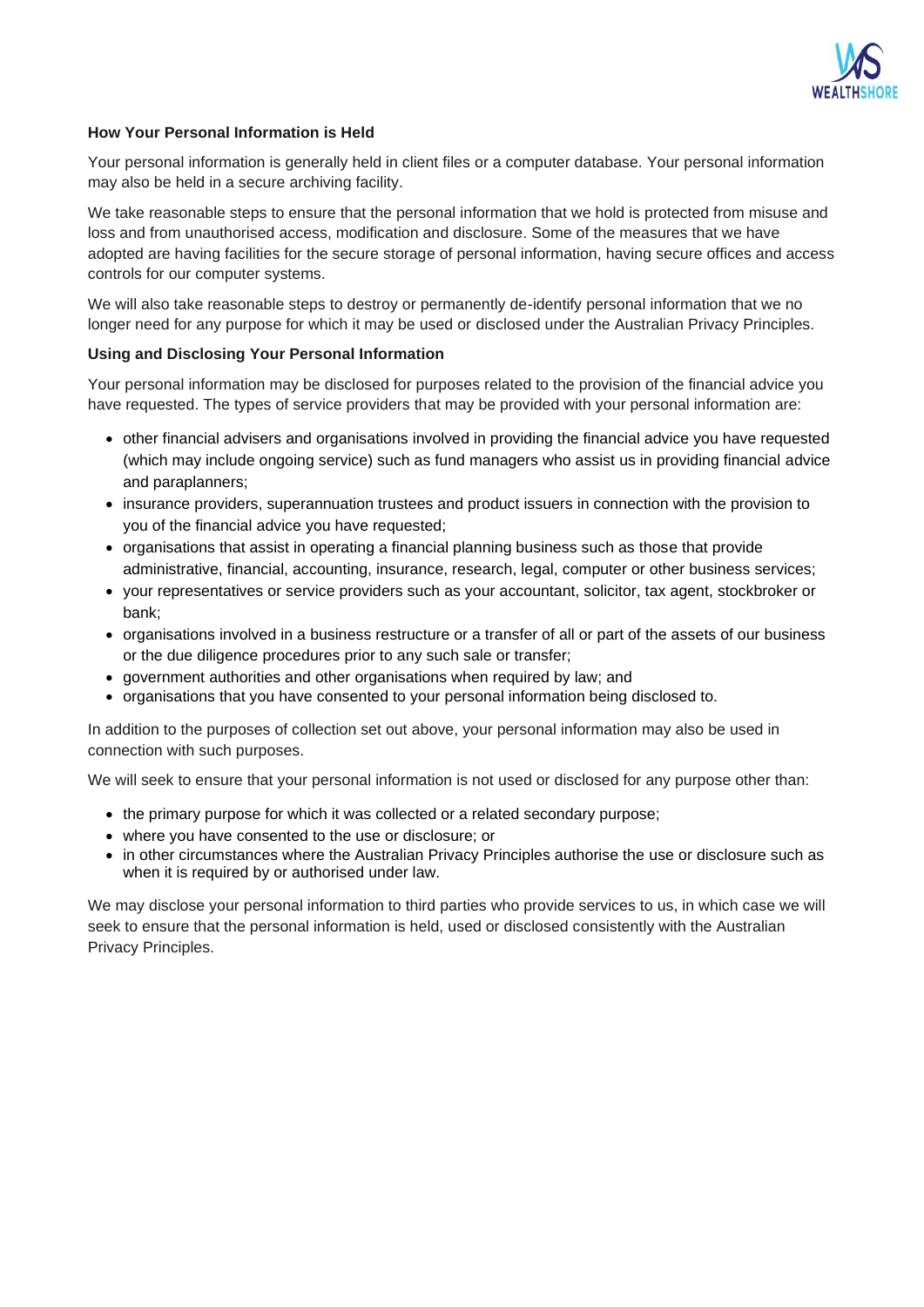

#### **Organisations outside Australia**

In order to provide you with our services, we may need to share your information with organisations outside Australia (for example Information Technology and Business Support providers). Depending on the circumstances the relevant countries may vary such that it is not possible to list them all here, but they may include the following:

United States of America

#### **Phillipines**

Any overseas disclosure does not affect our commitment to safeguarding your personal information.

We may store your information in the cloud or other types of networked or electronic storage. As electronic or networked storage can be accessed from various countries via an internet connection, it's not always practicable to know in which country your information may be held. Overseas organisations may be required to disclose information we share with them under a foreign law.

We will not send personal information to recipients outside of Australia unless:

- we have taken reasonable steps to ensure that the recipient does not breach the Privacy Act and the Australian Privacy Principles;
- the recipient is subject to an information privacy scheme similar to the Privacy Act; or
- the individual has consented to the disclosure.

#### **Accessing your Personal Information**

You can gain access to your personal information that we hold. This is subject to exceptions allowed by law such as where providing you with access would have an unreasonable impact upon the privacy of others. If we deny a request for access we will provide you with the reasons for this decision. To request access please contact us (see "Contacting Us and Privacy Issues" below).

#### **Correcting Your Personal Information**

We take reasonable steps to ensure that the personal information that we collect, use or disclose is accurate, complete and up-to-date. If you believe that any of the personal information that we hold is not accurate, complete or up-to-date please contact us (see "Contacting Us and Privacy Issues" below) and let us know what information is incorrect.

If we agree that the personal information requires correcting we will take reasonable steps to do so. If we do not correct your personal information we will provide you with the reasons for not doing so.

#### **Contacting Us and Privacy Issues**

You can obtain further information on request about the way in which we manage the personal information that we hold or you can raise any privacy issues with us, including a complaint about privacy, by contacting us using the details below.

Privacy Officer (WealthShore)

P.O. Box 360, Warrnambool Vic 3280

Or by calling 03 5561 5855

(E) [info@wealthshore.com.au](mailto:info@wealthshore.com.au)

Visiting: www.wealthshore.com.au

We are committed to working with you to resolve a complaint involving your personal information. However, if you still feel your issue hasn't been resolved to your satisfaction, then you can escalate your privacy concerns to: